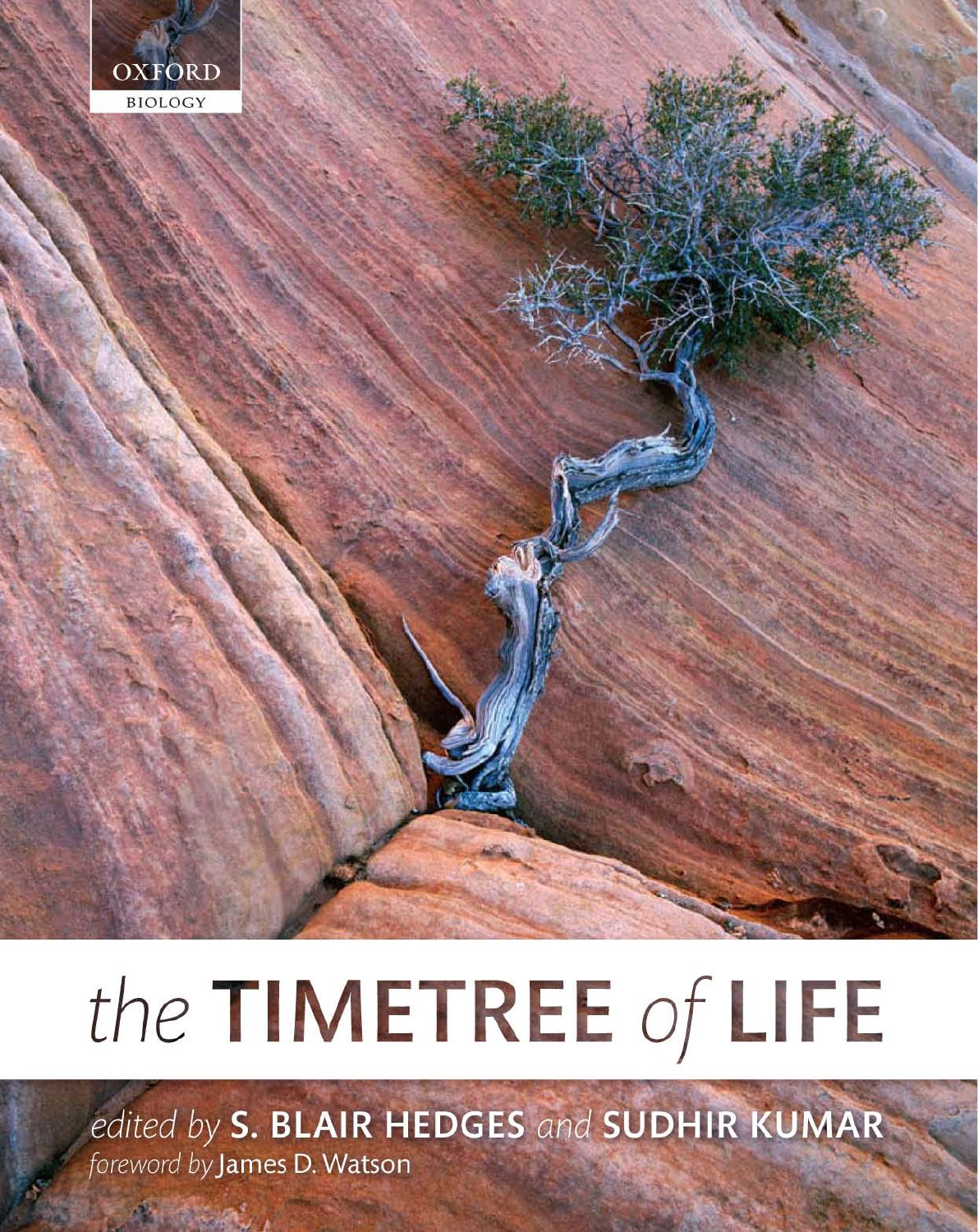# Holometabolous insects (Holometabola)

*Brian M. Wiegmann\*, Jung-wook Kim,* 

*Michelle D. Trautwein* Department of Entomology, North Carolina State University, Raleigh, NC 27695-7613, USA \*To whom correspondence should be addressed (bwiegman@ncsu.edu)

## Abstract

The Holometabola includes 11 orders that represent the vast majority of insect diversity (~850,000 species). Recent molecular and morphological treatments support holometabolan monophyly, confirm the monophyly of the major orders, and provide new evidence to place the orders in a phylogeny. Estimates of divergence time based on molecular evidence suggest an origin of the Holometabola within the Carboniferous, 359-299 million years ago, Ma, but definitive fossils first appear in the Permian, 299-280 Ma. The molecular timetree reveals striking parallel radiations of insect lineages throughout the Mesozoic (251–66 Ma).

The insect clade Holometabola (~850,000 species) includes 11 living orders that together comprise the vast majority of all insect diversity and therefore also represent a significant fraction  $(>60%)$  of all terrestrial animals (*1*). Holometabola includes the four largest orders of insects: Coleoptera (beetles, Fig. 1), Hymenoptera (bees, ants, and wasps), Diptera (true flies), and Lepidoptera (moths and butterflies), as well as the Neuroptera (lacewings), Megaloptera and Raphidioptera (dobsonflies and alderflies), Trichoptera (caddisflies), Mecoptera (scorpionflies), Siphonaptera (fleas), and Strepsiptera (twisted-wing insects). The name of the group reflects their defining characteristic—they undergo complete metamorphosis. Their life history is divided into discrete developmental stages, including a distinct larval (feeding) and pupal (quiescent) stage. The major developmental, morphological, and behavioral modifications that led to the holometabolous larva are thought to have arisen through extension of the prenymphal stage of hemimetabolous insects (*2, 3*). Metamorphosis from larval to adult morphology occurs in the pupal stage where the larval structures are broken down and adult features

(legs, wings, antennae, genitalia) then develop from specialized internal regions of subcuticular epidermal cells called imaginal discs (4). The larval cuticle is reduced or entirely lost and an adult cuticle is newly formed. The internal development of the wings is denoted in the other common name of the group, the Endopterygota. Despite its huge diversity, there are relatively few holometabolan lineages that contain exceptionally large numbers of species. Developmental specialization clearly played a major role in the expansion of holometabolan life histories, but the hyperdiversity of major clades of beetles, flies, moths, and wasps are most often attributed to independent, lineage-specific radiations enabled by unique combinations of trophic, life history, morphological adaptations, and the expansion of terrestrial plant communities (*2, 5–9*). For a more comprehensive perspective on insect diversity, fossil history, and evolution, see Grimaldi and Engel (*2*). Here, we review evidence on the phylogeny and divergence times of holometabolous insects.

Phylogenetic classifications of Holometabola based on morphological features divide the group into two major subclades, the Neuropteroidea, which includes Coleoptera + the Neuropterida (Neuroptera, Megaloptera, Rhaphidioptera), and the Mecopterida (= Panorpida),



Fig. 1 A holometabolous beetle larva (Coleoptera: Chrysomelidae, *Zygogramma* sp.) from Arizona, USA. Photo credit: A. Wild.

B. M. Wiegmann, J. Kim, and M. D. Trautwein. Holometabolous insects (Holometabola). Pp. 260-263 in *The Timetree of Life*, S. B. Hedges and S. Kumar, Eds. (Oxford University Press, 2009).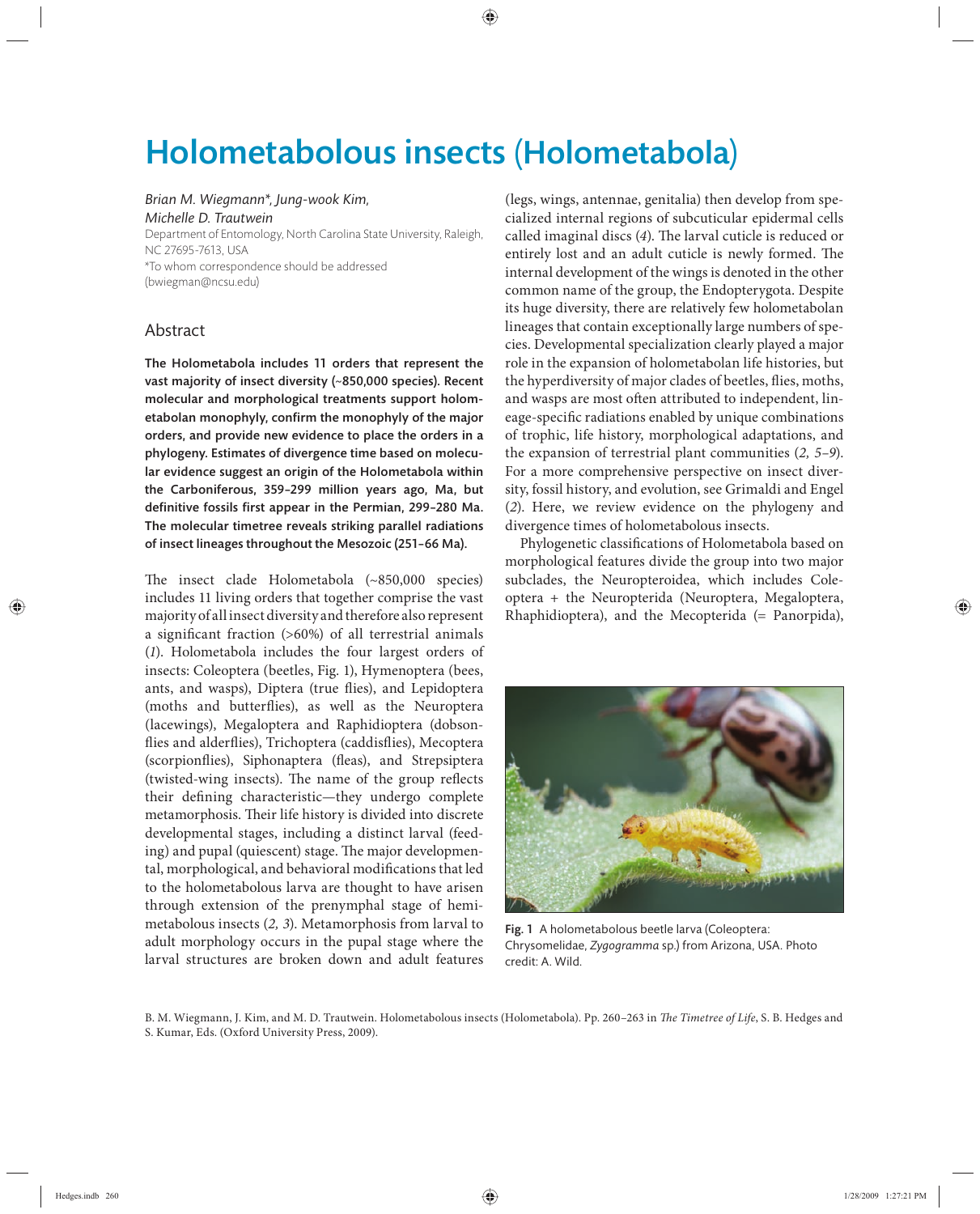

Fig. 2 A timetree of the holometabolous insects. Divergence times are shown in Table 1. *Abbreviations*: C (Carboniferous), CZ (Cenozoic), J (Jurassic), Ng (Neogene), P (Permian), Pg (Paleogene), and Tr (Triassic).

including Lepidoptera, Trichoptera, Diptera, Mecoptera, and Siphonaptera. Hymenoptera and Strepsiptera have been placed in various positions, the former often placed as closest to the Mecopterida and the latter traditionally placed either within or closest to Coleoptera (*10,*  11). The consensus view is that most morphological features of the Hymenoptera and the Strepsiptera are too highly modified to unequivocally resolve their phylogenetic positions. Additional widely accepted groupings are the Amphiesmenoptera (Lepidoptera + Trichoptera) (*8*) and the Antliophora (Diptera + Mecoptera including Siphonaptera) (12). Morphological evidence also supports a close relationship between the Mecoptera and the Siphonaptera (11). The most comprehensive review of the morphological evidence for holometabolan relationships is that of Kristensen (1999; *8*) and was further evaluated in light of emerging alternative phylogenetic hypotheses by Beutel and Pohl (*12*). New perspectives on specific character systems such as sclerites, muscle insertions, and functional features of the wing-base (*13*), and mouthparts  $(14)$ , as well as new paleontological findings and interpretations (*2, 15*) continue to add to the evidence on relationships.

Molecular analyses of holometabolan phylogeny have primarily relied on 18S ribosomal DNA, and the results have been highly dependent on taxon sampling,

alignment, and methods of analysis. Previous molecular studies, most using rDNA, have recovered a monophyletic Neuropterida (*16, 17*), Neuropteroidea (*16, 18, 19*), Amphiesmenoptera (*16, 17, 19–21*), Mecopterida (*20, 21*) and, most provocatively, Halteria (Strepsiptera + Diptera) (*17, 19*). Two recent phylogenomic projects, with limited taxon sampling but large numbers of genes, addressed the placement of the Hymenoptera; mitochondrial genomes provided evidence that Hymenoptera is the closest relative of Mecopterida (*22*), while combined analysis of 185 nuclear genes strongly supports placement of the Hymenoptera as the earliest branching lineage, the closest relative of all other Holometabola (*23*).

The most current molecular study by Wiegmann *et al.* (submitted) is the first to include both nuclear genes (*AATS, CAD, TPI, SNF, PGD,* and *RNA POLII*) and representative taxa from all holometabolan orders. Their findings support traditional morphological hypotheses (Neuropteroidea + Mecopterida including Amphiesmenoptera + Antliophora) and Savard *et al.*'s (*23*) early branching position for Hymenoptera. Additionally, multiple nuclear genes provide evidence for the placement of the enigmatic Order Strepsiptera as the closest relative of Coleoptera. These results add to the compounding and conflicting evidence for the placement of Strepsiptera—the most controversial issue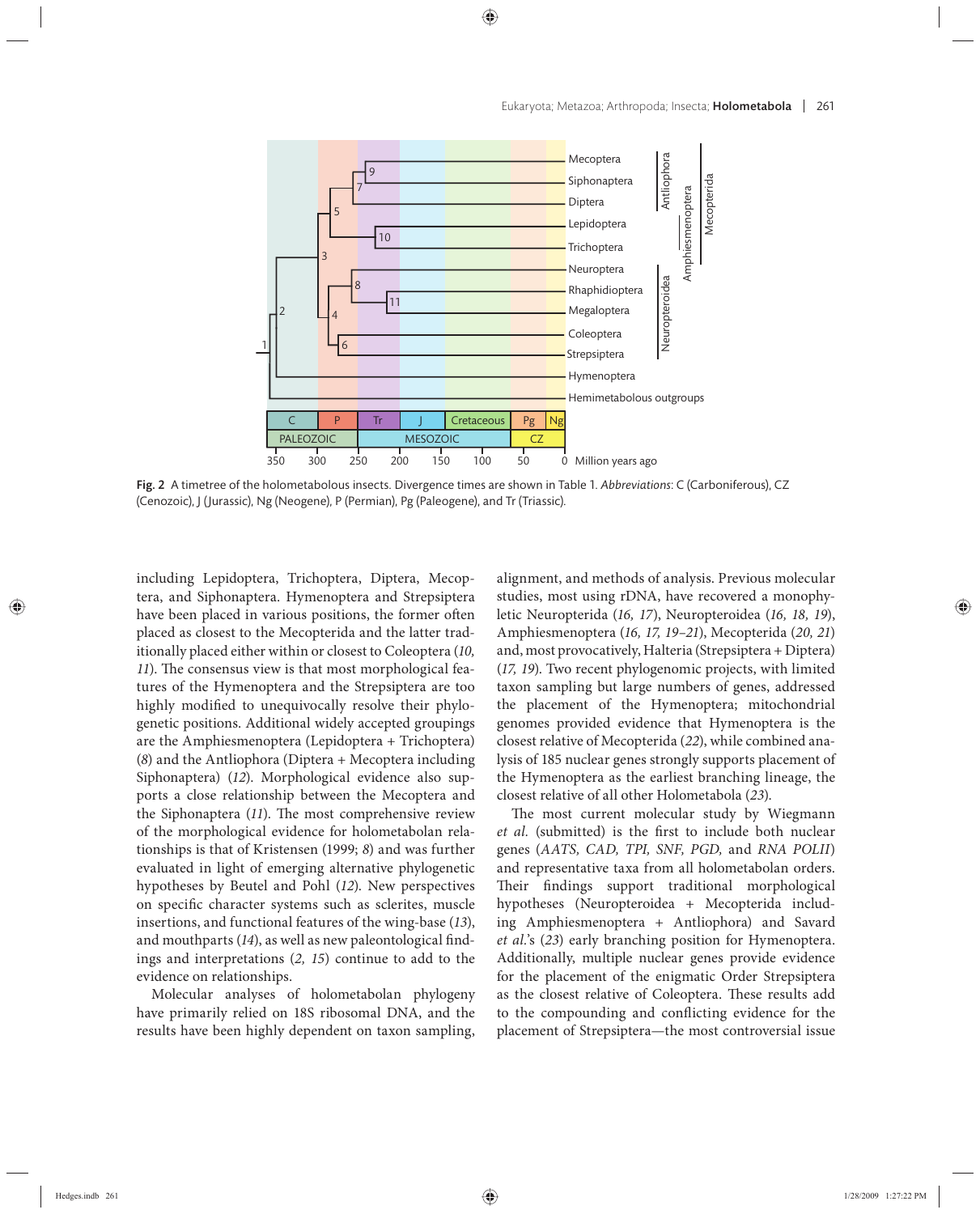|                     | CI      |
|---------------------|---------|
| Node<br><b>Time</b> |         |
| 1<br>355            | 360-334 |
| 350<br>2            | 359-336 |
| 3<br>300            | 315-287 |
| 286<br>4            | 299-274 |
| 5<br>282            | 300-264 |
| 6<br>274            | 285-270 |
| 7<br>256            | 279-234 |
| 8<br>255            | 276-227 |
| 9<br>243            | 270-222 |
| 10<br>230           | 261-190 |
| 11<br>213           | 247-134 |

Table 1. Divergence times (Ma) and their credibility/ confidence intervals (CI) among holometabolous insects, based on Wiegmann *et al.* (submitted).

in holometabolan phylogenetics. Beutel (*12*) recently reviewed arguments surrounding the "Strepsiptera problem" (24). The original findings of Whiting and Wheeler (*25*) placed Strepsiptera as the closest relative of Diptera based on *18S rDNA* and initiated a useful debate regarding empirical evidence for spurious grouping by "longbranch attraction" in molecular phylogenetics (*26–30*). Further studies supporting Halteria were based on *28S rDNA*, *18S rDNA*, and morphology; the most convincing morphological evidence being modifications of the wings into halteres, shared by both dipterans and strepsipterans, albeit on different thoracic segments (19, *27, 31*). Several additional morphological and molecular studies reported evidence refuting the existence of Halteria (30, 32-34). The findings of Wiegmann et al. (submitted) supporting the close relationship between the Strepsiptera and the Coleoptera are robust and in agreement with traditional morphological hypotheses.

The Holometabola is thought to have originated in the late Carboniferous (2, 35, 36), but definitive fossil evidence is lacking until the Permian  $(\sim 280$  Ma), a time when most of the extant orders had their origins (2, 37). An insect gall, presumed to be from a member of Holometabola, has been identified from the late Pennsylvanian, 302 Ma, that if accurately diagnosed provides the earliest physical evidence of their existence. A molecular analysis that relied on mitochondrial data (cox1) and maximum likelihood (ML) global and local molecular clocks to date the origin of the insects included both dipterans and lepidopterans and found the origin of the taxon-limited Holometabola to be 351–338 Ma (*38*). Wiegmann *et al.* (submitted) estimated the divergence times of all holometabolan orders using a Bayesian phylogeny based on multiple nuclear genes, fossil calibrations, and relaxed clock Bayesian methods using the program Multidivtime (39). Congruent with the findings of Gaunt and Miles (*38*), multiple nuclear genes placed the origin of the Holometabola at 355 Ma, within the Carboniferous, but earlier than traditional estimates.

The Hymenoptera, as the earliest branching lineage in the phylogeny, has an age of origin nearly equivalent with the age of the divergence of Holometabola from its closest relative (Fig. 2). This date is considerably older than existing fossil estimates, typical of molecular estimates (*39*). The split between the two major subclades Neuropteroidea and Mecopterida took place in the Permian 300 Ma, with the Amphiesmenoptera/Antliophora divergence occurring 284 Ma. The divergence of all orders (excluding the Hymenoptera) appears to have occurred in relatively rapid succession, with dates of origin falling in the range 274–213 Ma, with the earliest being the Coleoptera/ Strepsiptera divergence at 274 Ma and the most recent being the split of Rhaphidioptera and Megaloptera at 213 Ma. Though some estimates of ordinal-level divergences do not precisely correspond with traditional ages based on fossils, paleontological evidence is dramatically expanding, and thus, better fossil calibrations coupled with larger samples of genes and taxa as well as improved analytical methods should continue to refine divergence time estimates for the major holmetabolan clades.

Molecular divergence time estimates and fossils agree that the Holometabola had its origins within the Paleozoic. The origination of the orders (excluding Hymenoptera) took place primarily within the Triassic with the primary split (Neuropterida + Mecopterida) occurring at the end of the Permian, and the remaining orders all appearing in the Jurassic. The huge hyperdiverse lineages of the Holometabola that contribute to the group's reputation for evolutionary success (phytophagous and staphylinid beetles, apocritan wasps, cyclorrhaphan flies, and ditrysian Lepidoptera) may owe their species-richness to mid- and late Jurassic developments such as the radiation of angiosperms and the acquisition of specialized morphological innovations, such as a wasp-waist and the fly puparium (8, 40). Extreme diversity has made it difficult to resolve phylogenetic relationships among the major orders and conflicting lines of evidence continue to make holometabolan phylogeny one of the most challenging problems in insect phylogenetics.